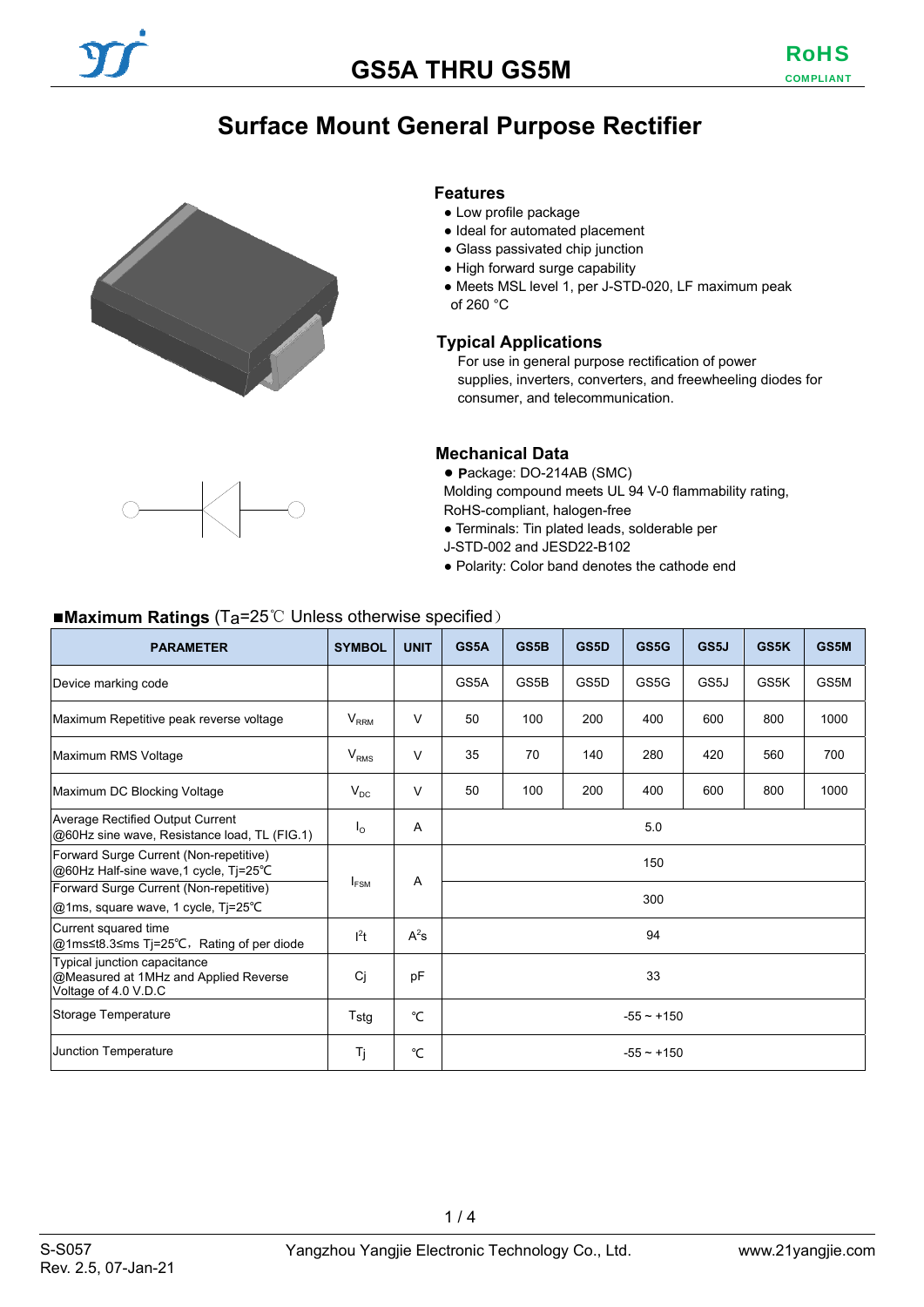#### ■**Electrical Characteristics** (T<sub>a</sub>=25℃ Unless otherwise specified)

| <b>PARAMETER</b>                                               | <b>SYMBOL UNIT</b> |    | <b>TEST CONDITIONS</b> | GS5A | GS5B | GS5D | GS5G | GS5J | GS5K | GS5M |
|----------------------------------------------------------------|--------------------|----|------------------------|------|------|------|------|------|------|------|
| Maximum instantaneous<br>forward voltage drop per diode        | VF                 | v  | $IFM = 5.0A$           | 1.1  |      |      |      |      |      |      |
| Maximum DC reverse current at<br>rated DC blocking voltage per | ΙR                 |    | T <sub>i</sub> =25°C   |      |      |      |      |      |      |      |
| diode                                                          |                    | μA | $Ti = 125^{\circ}C$    |      |      |      | 100  |      |      |      |

### ■**Thermal Characteristics** (T<sub>a</sub>=25℃ Unless otherwise specified)

| <b>PARAMETER</b>                  | <b>SYMBOL</b> | <b>UNIT</b> | GS5A | GS5B | GS5D | GS5G | GS5J | GS5K | GS5M |
|-----------------------------------|---------------|-------------|------|------|------|------|------|------|------|
|                                   | $R\theta J-A$ |             | 48   |      |      |      |      |      |      |
| <b>Typical Thermal resistance</b> | $R\theta$ J-L | °C/W        |      |      |      | 15   |      |      |      |
|                                   | $R\theta$ J-C |             | 12   |      |      |      |      |      |      |

#### Note(1)

Thermal resistance from junction to ambient and from junction to lead mounted on P.C.B. with 0.6" x 0.6" (16 mm x 16 mm) copper pad areas

#### ■**Ordering Information** (Example)

| <b>PREFERED P/N</b> | <b>PACKAGE</b><br><b>CODE</b> | UNIT WEIGHT(g)    | <b>MINIMUM</b><br><b>PACKAGE(pcs)</b> | <b>INNER BOX</b><br><b>QUANTITY(pcs)</b> | <b>OUTER CARTON</b><br><b>QUANTITY(pcs)</b> | <b>DELIVERY</b><br><b>MODE</b> |
|---------------------|-------------------------------|-------------------|---------------------------------------|------------------------------------------|---------------------------------------------|--------------------------------|
| GS5A~GS5M           |                               | Approximate 0.254 | 3000                                  | 6000                                     | 42000                                       | 13" reel                       |

### ■ **Characteristics**(Typical)



#### **FIG.2: Forward Surge Currrent Capability**

8.3ms Single Half Sine Wave

JEDEC Method

 $2/4$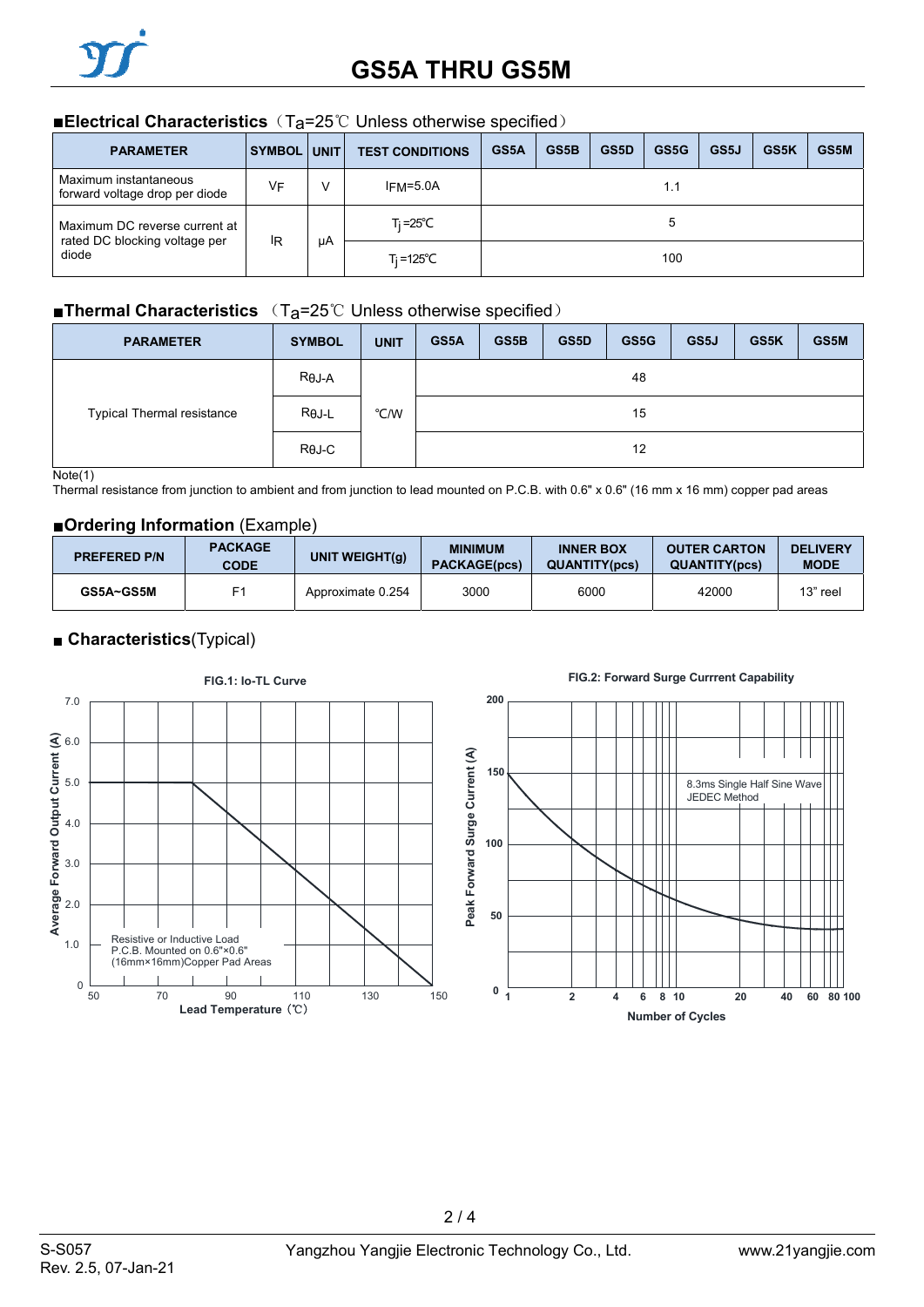

# **GS5A THRU GS5M**



■ **Outline Dimensions** 



| DO-214AB (SMC) |      |      |  |  |  |
|----------------|------|------|--|--|--|
| Dim            | Min  | Max  |  |  |  |
| А              | 6.60 | 7.11 |  |  |  |
| B              | 2.85 | 3.27 |  |  |  |
| C              | 5.59 | 6.22 |  |  |  |
| D              | 7.75 | 8.13 |  |  |  |
| E              | 1.99 | 2.61 |  |  |  |
| F              | 0.15 | 0.31 |  |  |  |
| G              | 0.76 | 1.52 |  |  |  |
| н              | 0.10 | 0.20 |  |  |  |

## **■ Suggested pad layout**



| Dim            | <b>Typ</b> |
|----------------|------------|
| P1             | 9.9        |
| P <sub>2</sub> | 3.84       |
| Q1             | 3.03       |
| ი2             | 3.82       |